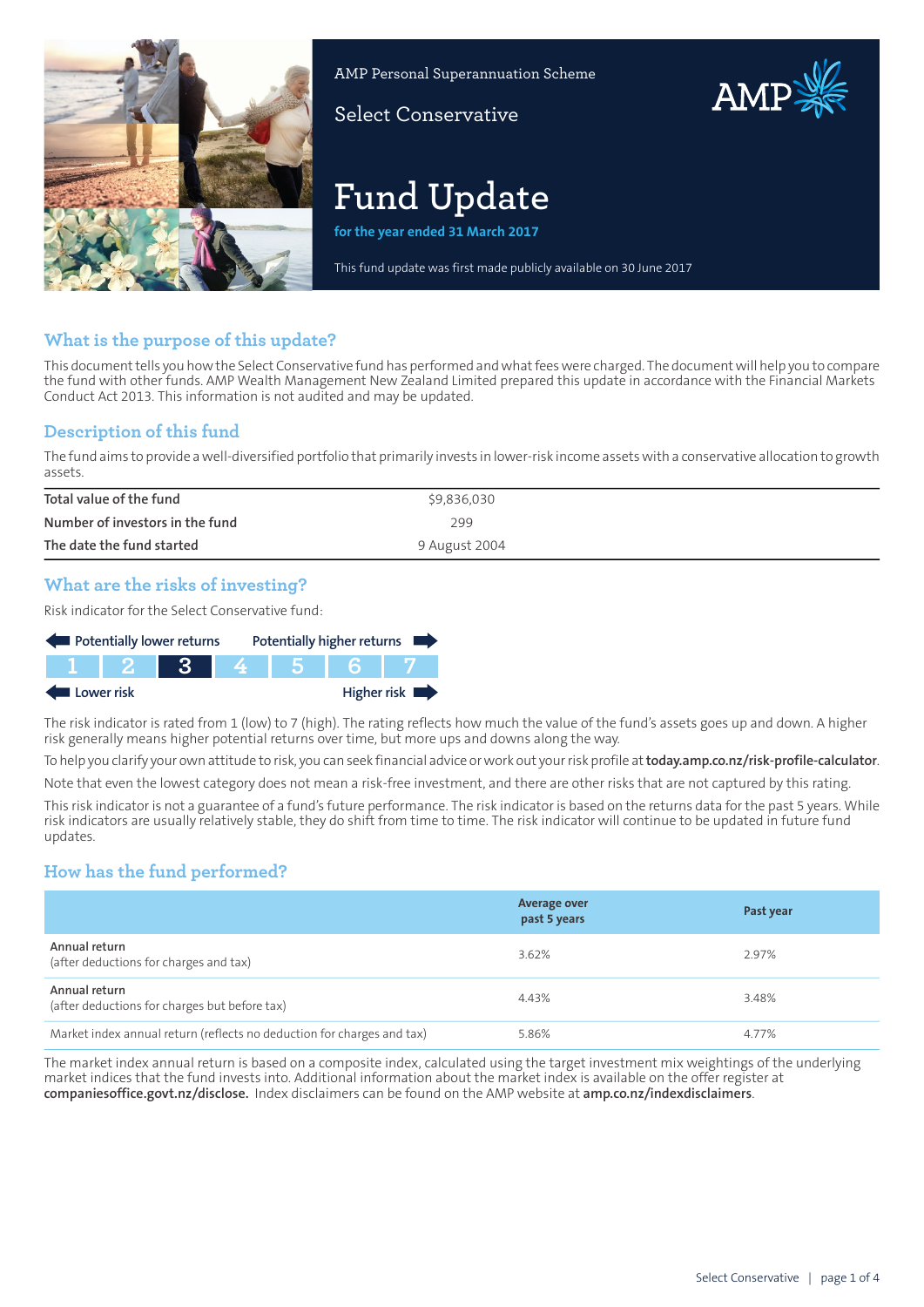#### **Annual return graph**



This shows the return after fund charges and tax for each of the last 10 years ending 31 March. The last bar shows the average annual return for the last 10 years, up to 31 March 2017.

**Important:** This does not tell you how the fund will perform in the future.

## **What fees are investors charged?**

Investors in the Select Conservative fund are charged fund charges. In the year to 31 March 2017 these were:

|                                             | % net asset value                                                        |
|---------------------------------------------|--------------------------------------------------------------------------|
| Total fund charges                          | 1.90%                                                                    |
| Which are made up of -                      |                                                                          |
| Total management and administration charges | 1.90%                                                                    |
| Including -                                 |                                                                          |
| Manager's basic fee                         | 1.55%                                                                    |
| Other management and administration charges | 0.35%                                                                    |
| Total performance-based fees                | $0.00\%$                                                                 |
| <b>Other charges</b>                        | Dollar amount per investor or description<br>of how charge is calculated |
| <b>NIL</b>                                  |                                                                          |

Investors may also be charged individual action fees for specific actions or decisions (for example, for withdrawing from or switching funds). Small differences in fees and charges can have a big impact on your investment over the long term.

### **Example of how this applies to an investor**

Craig had \$10,000 in the fund at the start of the year and did not make any further contributions. At the end of the year, Craig received a return after fund charges were deducted of \$297.00 (that is 2.97% of his initial \$10,000). Craig also paid \$0.00 in other charges. This gives Craig a total return after tax of \$297.00 for the year.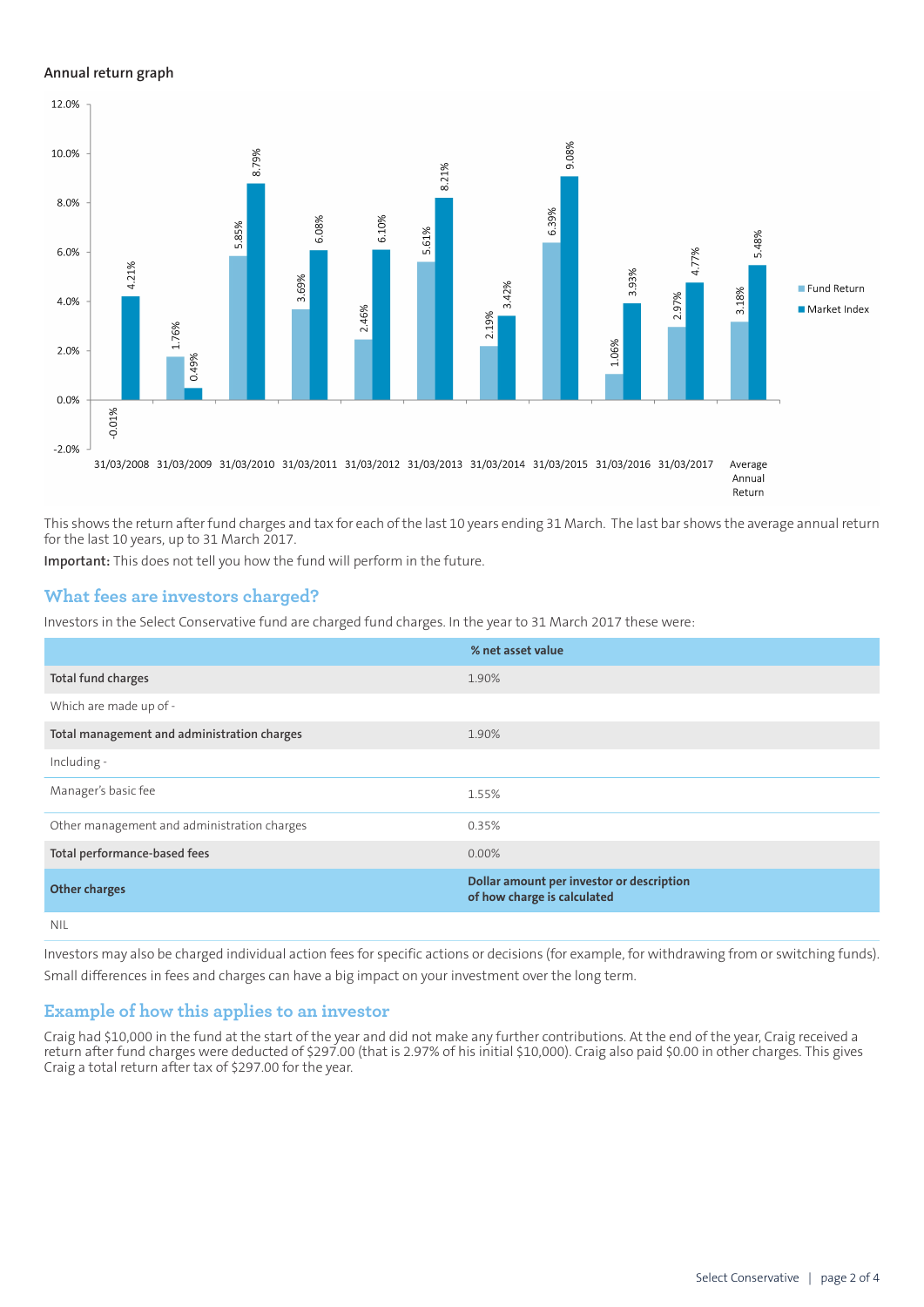## **What does the fund invest in?**

## **Actual investment mix<sup>1</sup>**

This shows the types of assets that the fund invests in.



### **Target investment mix**

This shows the mix of assets that the fund generally intends to invest in.

| <b>Asset Type</b>            | <b>Allocation</b> |
|------------------------------|-------------------|
| Cash and cash equivalents    | 23.00%            |
| New Zealand fixed interest   | 25.00%            |
| International fixed interest | 28.00%            |
| Australasian equities        | 6.00%             |
| International equities       | 13.00%            |
| Listed property              | 2.50%             |
| Unlisted property            | 0.00%             |
| Commodities                  | 0.00%             |
| Other*                       | 2.50%             |
|                              |                   |

\*Other consists of alternative assets (2.50%)

## **Top 10 investments<sup>1</sup>**

|    | <b>Name</b>                                             | Percentage<br>of fund<br>net assets | <b>Asset Type</b>          | Country     | <b>Credit rating</b><br>(if applicable) |
|----|---------------------------------------------------------|-------------------------------------|----------------------------|-------------|-----------------------------------------|
| 1  | Call Account (Westpac Banking Corporation Advance Acct) | 11.12%                              | Cash and cash equivalents  | New Zealand | $A-1+$                                  |
| 2  | Call Account (ANZ 32 Day Constant Maturity Date)        | 5.13%                               | Cash and cash equivalents  | New Zealand | $A-1+$                                  |
| 3  | New Zealand Government bond maturing 15 Apr 23          | 2.87%                               | New Zealand fixed interest | New Zealand | $AA+$                                   |
| 4  | Call Account (Rabobank Advance Account NZD)             | 2.75%                               | Cash and cash equivalents  | New Zealand | $A-1$                                   |
| 5  | New Zealand Government bond maturing 15 Apr 27          | 2.35%                               | New Zealand fixed interest | New Zealand | $AA+$                                   |
| 6  | New Zealand Government bond maturing 15 May 21          | 1.81%                               | New Zealand fixed interest | New Zealand | $AA+$                                   |
| 7  | ASB Bank Ltd note maturing 22 Dec 17                    | 1.65%                               | Cash and cash equivalents  | New Zealand | $AA-$                                   |
| 8  | ASB Bank Ltd note maturing 01 Sep 17                    | 1.59%                               | New Zealand fixed interest | New Zealand | AA-                                     |
| 9  | Orbis Global Equity LE Fund                             | 1.48%                               | International equities     | Australia   | N/A                                     |
| 10 | New Zealand Government bond maturing 14 Apr 33          | 1.44%                               | New Zealand fixed interest | New Zealand | $AA+$                                   |
|    |                                                         |                                     |                            |             |                                         |

The top 10 investments make up 32.19% of the fund.